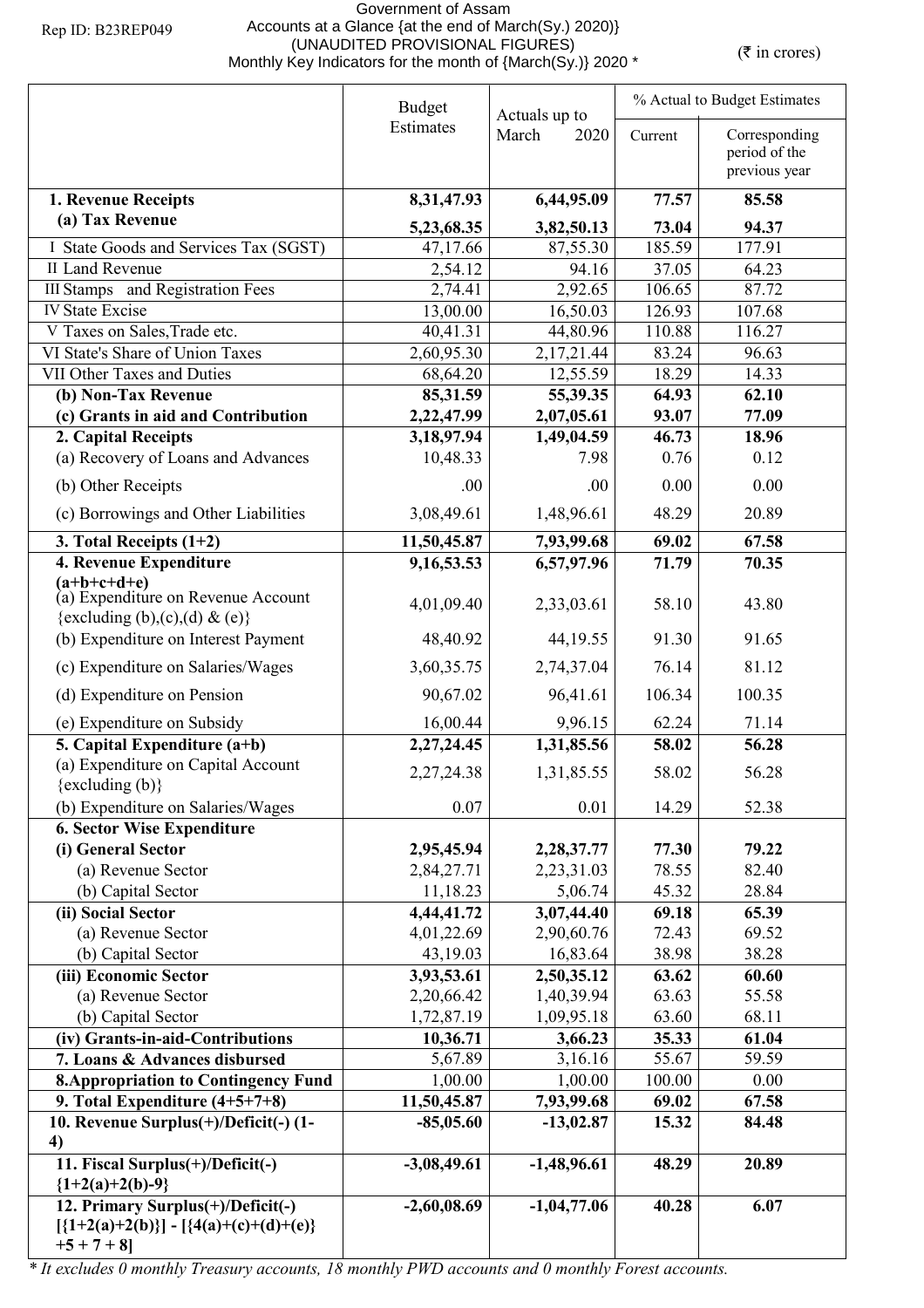| <b>Monthly Trend</b><br><b>REVENUE RECEIPTS</b> |                |             |                                  |                             |  |
|-------------------------------------------------|----------------|-------------|----------------------------------|-----------------------------|--|
| (Refer to item                                  | 1(a)           |             | of Monthly Accounts at a Glance) |                             |  |
|                                                 |                |             |                                  | $(3\overline{5})$ in crore) |  |
|                                                 |                | 2019-2020   |                                  | 2018-2019                   |  |
| Mont                                            | <b>Monthly</b> | Progressive | <b>Monthly</b>                   | Progressive                 |  |
| <b>APRIL</b>                                    | 30,85.62       | 30,85.62    | 29,87.46                         | 29,87.46                    |  |
| <b>MAY</b>                                      | 29,77.98       | 60,63.60    | 30,94.97                         | 60,82.42                    |  |
| <b>JUNE</b>                                     | 21,45.42       | 82,09.01    | 19,53.44                         | 80,35.87                    |  |
| <b>JULY</b>                                     | 18,87.90       | 1,00,96.92  | 25,92.82                         | 1,06,28.69                  |  |
| <b>AUGUST</b>                                   | 26,18.18       | 1,27,15.10  | 22,09.03                         | 1,28,37.73                  |  |
| <b>SEPTEMBER</b>                                | 22,56.73       | 1,49,71.83  | 22,88.33                         | 1,51,26.05                  |  |
| <b>OCTOBER</b>                                  | 22,13.54       | 1,71,85.38  | 33,01.46                         | 1,84,27.52                  |  |
| <b>NOVEMBER</b>                                 | 23,81.79       | 1,95,67.16  | 59,32.70                         | 2,43,60.22                  |  |
| <b>DECEMBER</b>                                 | 22,57.67       | 2,18,24.83  | 22,46.49                         | 2,66,06.71                  |  |
| <b>JANUARY</b>                                  | 22,67.05       | 2,40,91.88  | 41,88.33                         | 3,07,95.03                  |  |
| <b>FEBRUARY</b>                                 | 28,53.60       | 2,69,45.48  | 22,20.33                         | 3,30,15.36                  |  |
| MARCH (Pre)                                     | 1,11,60.40     | 3,81,05.89  | 80,29.54                         | 4,10,44.90                  |  |
| MARCH (Sup)                                     | 1,44.24        | 3,82,50.13  | 50.21                            | 4,10,95.11                  |  |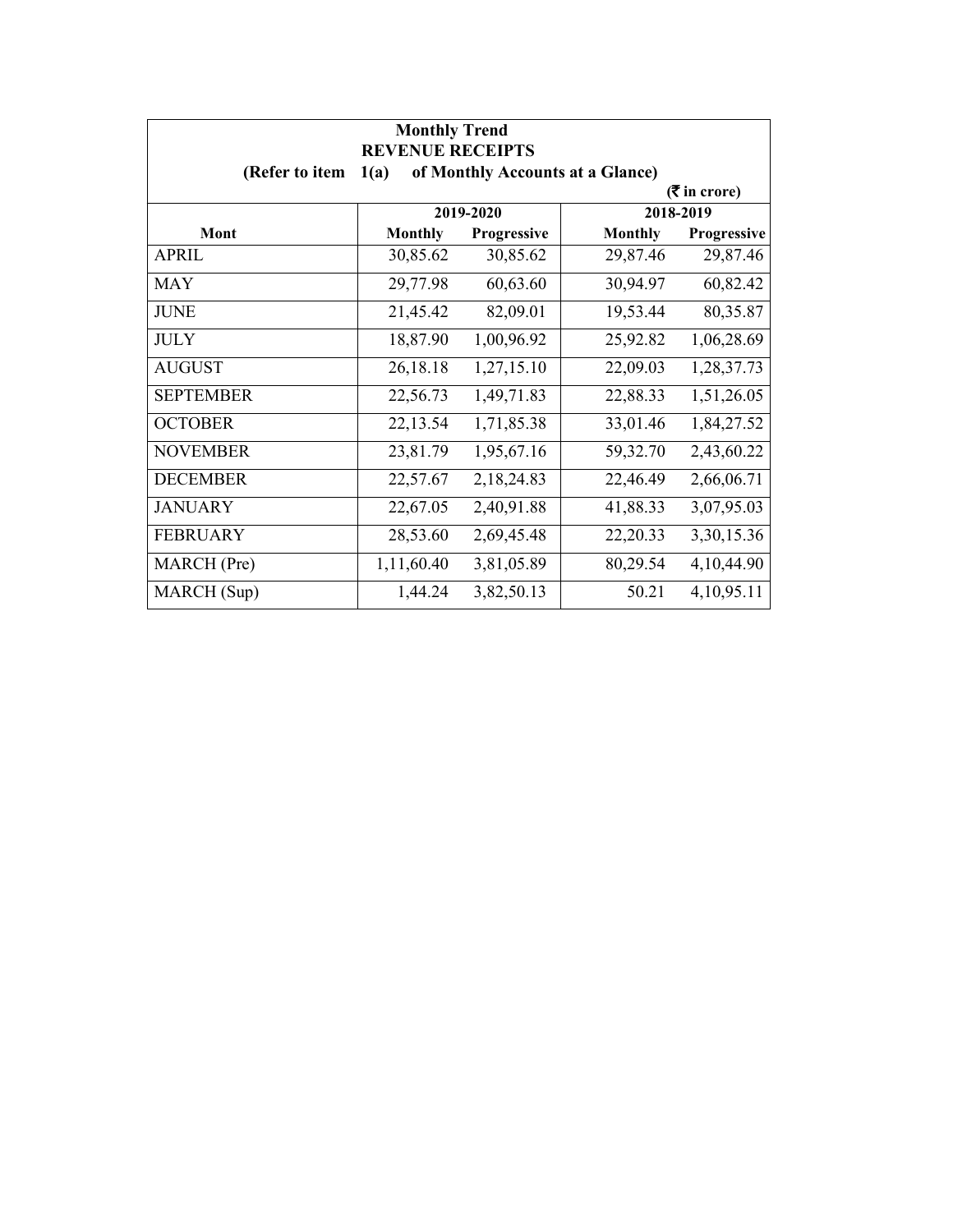| <b>Monthly Trend</b><br><b>REVENUE RECEIPTS</b> |                |             |                                  |                 |
|-------------------------------------------------|----------------|-------------|----------------------------------|-----------------|
| (Refer to item                                  | 1(b)           |             | of Monthly Accounts at a Glance) |                 |
|                                                 |                |             |                                  | $($ ₹ in crore) |
|                                                 |                | 2019-2020   |                                  | 2018-2019       |
| Mont                                            | <b>Monthly</b> | Progressive | <b>Monthly</b>                   | Progressive     |
| APRIL                                           | 65.08          | 65.08       | 5,80.82                          | 5,80.82         |
| <b>MAY</b>                                      | 10,62.98       | 11,28.06    | 4,19.29                          | 10,00.12        |
| <b>JUNE</b>                                     | 8,28.23        | 19,56.29    | 2,85.63                          | 12,85.75        |
| <b>JULY</b>                                     | 78.98          | 20,35.27    | 70.13                            | 13,55.88        |
| <b>AUGUST</b>                                   | 2,24.13        | 22,59.40    | 1,71.42                          | 15,27.30        |
| <b>SEPTEMBER</b>                                | 1,02.67        | 23,62.07    | 2,98.31                          | 18,25.61        |
| <b>OCTOBER</b>                                  | 85.93          | 24,48.00    | 1,71.03                          | 19,96.64        |
| <b>NOVEMBER</b>                                 | 2,22.71        | 26,70.71    | 11,57.38                         | 31,54.02        |
| <b>DECEMBER</b>                                 | 1,27.84        | 27,98.55    | 2,07.27                          | 33,61.29        |
| <b>JANUARY</b>                                  | 83.25          | 28,81.79    | 3,94.26                          | 37,55.55        |
| <b>FEBRUARY</b>                                 | 5,82.40        | 34,64.19    | 1,84.55                          | 39,40.11        |
| MARCH (Pre)                                     | 21,75.96       | 56,40.15    | 12,41.75                         | 51,81.86        |
| MARCH (Sup)                                     | $-1,00.80$     | 55,39.35    | $-94.92$                         | 50,86.94        |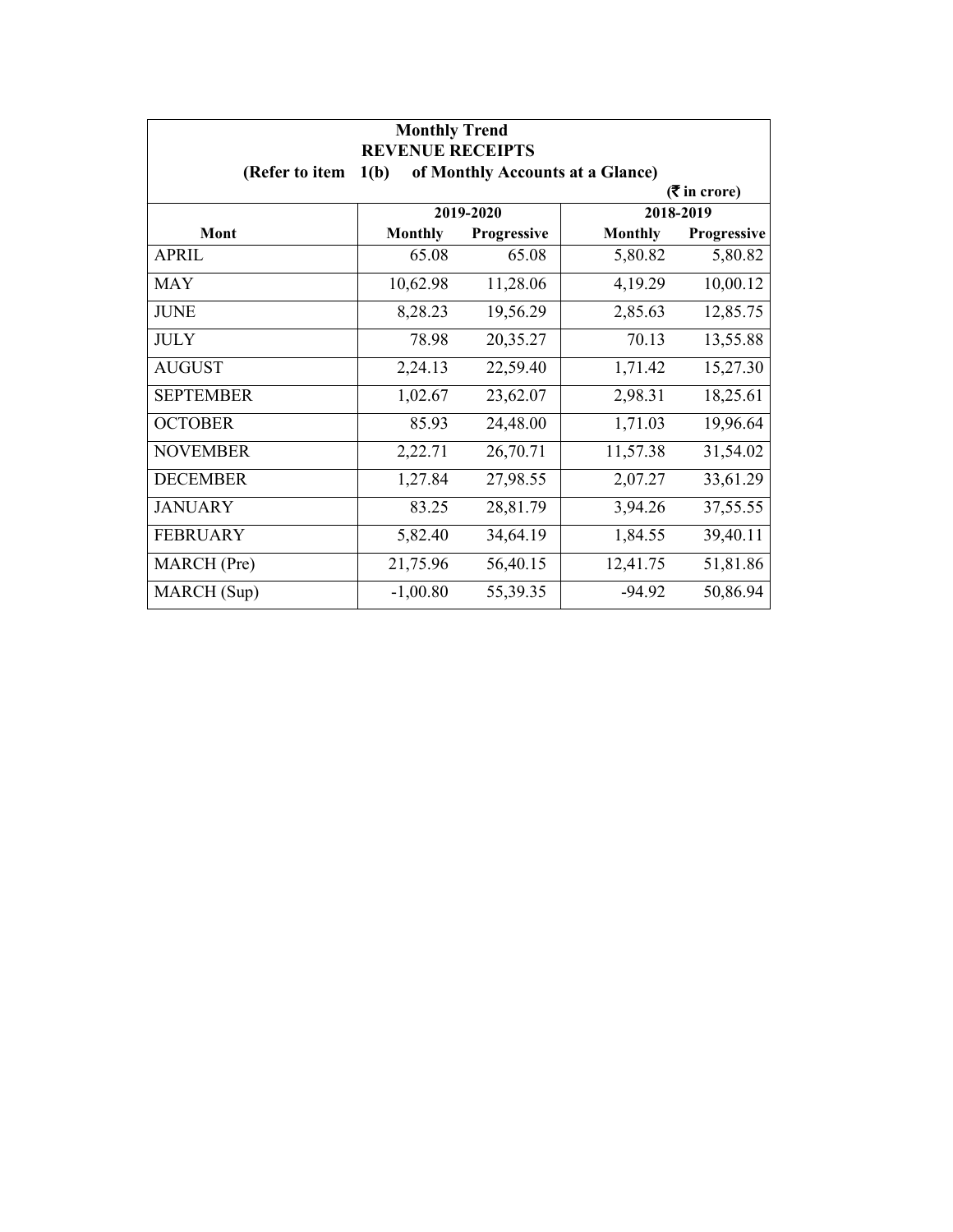| <b>Monthly Trend</b><br><b>REVENUE RECEIPTS</b>            |                |             |                |                             |  |
|------------------------------------------------------------|----------------|-------------|----------------|-----------------------------|--|
| (Refer to item<br>of Monthly Accounts at a Glance)<br>1(c) |                |             |                |                             |  |
|                                                            |                |             |                | $(3\overline{5})$ in crore) |  |
|                                                            |                | 2019-2020   |                | 2018-2019                   |  |
| Mont                                                       | <b>Monthly</b> | Progressive | <b>Monthly</b> | Progressive                 |  |
| APRIL                                                      | 15,39.60       | 15,39.60    | 2,45.64        | 2,45.64                     |  |
| <b>MAY</b>                                                 | 6,98.15        | 22,37.74    | 14,04.19       | 16,49.83                    |  |
| <b>JUNE</b>                                                | 11,14.88       | 33,52.62    | 13,99.98       | 30,49.81                    |  |
| <b>JULY</b>                                                | 10,70.71       | 44,23.34    | 7,80.98        | 38,30.79                    |  |
| <b>AUGUST</b>                                              | 10,78.33       | 55,01.67    | 6,67.56        | 44,98.35                    |  |
| <b>SEPTEMBER</b>                                           | 29,26.66       | 84,28.33    | 18,07.79       | 63,06.15                    |  |
| <b>OCTOBER</b>                                             | 14,87.18       | 99,15.51    | 0.00           | 63,06.15                    |  |
| <b>NOVEMBER</b>                                            | 21,25.41       | 1,20,40.92  | 1,77.47        | 64,83.62                    |  |
| <b>DECEMBER</b>                                            | 20,81.21       | 1,41,22.13  | 39,33.21       | 1,04,16.83                  |  |
| <b>JANUARY</b>                                             | 12,81.01       | 1,54,03.14  | 8,08.05        | 1,12,24.89                  |  |
| <b>FEBRUARY</b>                                            | 19,01.10       | 1,73,04.25  | 34,78.58       | 1,47,03.46                  |  |
| MARCH (Pre)                                                | 34,10.67       | 2,07,14.92  | 25,48.06       | 1,72,51.52                  |  |
| MARCH (Sup)                                                | $-9.31$        | 2,07,05.61  | 0.00           | 1,72,51.52                  |  |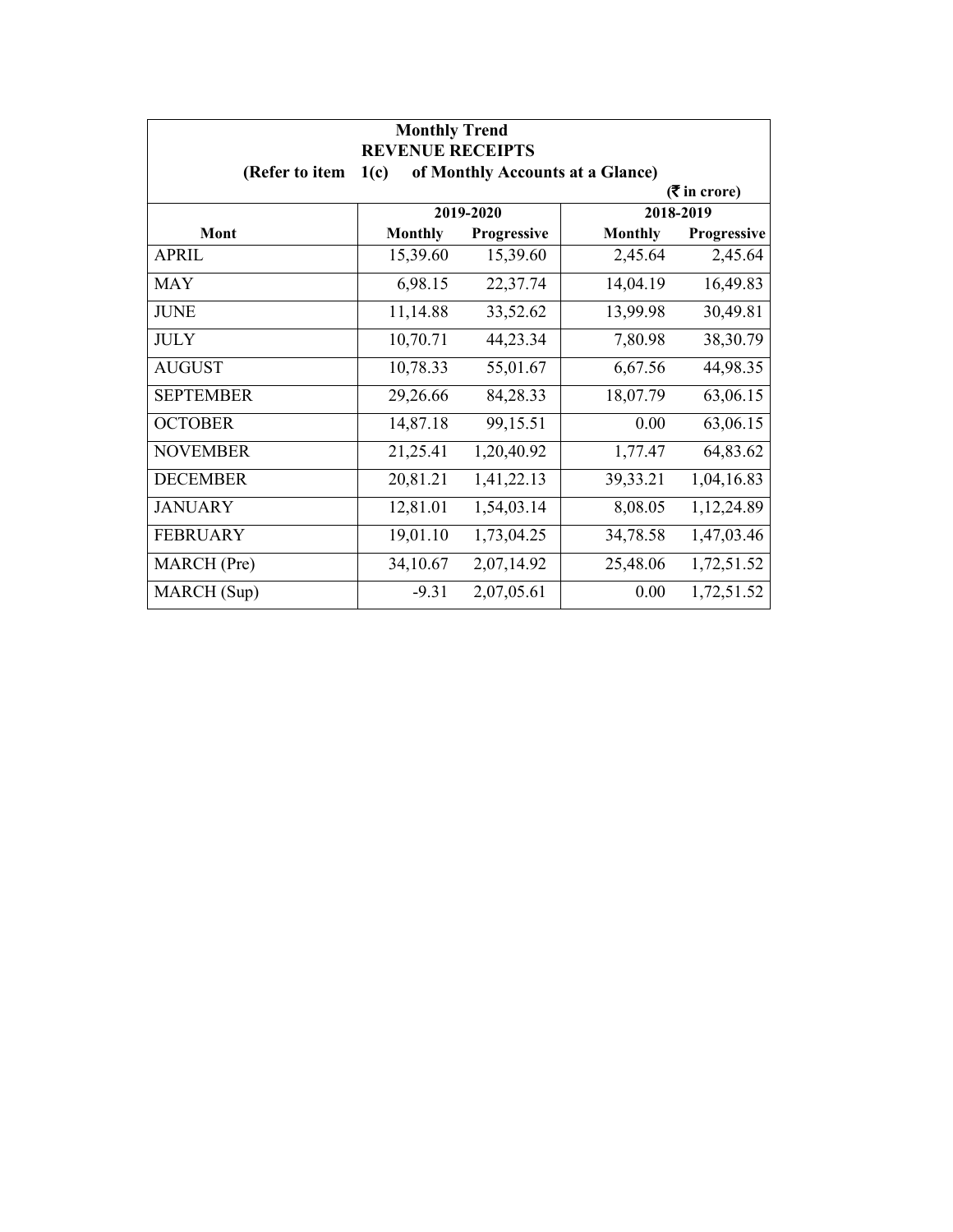| <b>Monthly Trend</b><br><b>CAPITAL RECEIPTS</b> |                |                    |                                  |             |  |
|-------------------------------------------------|----------------|--------------------|----------------------------------|-------------|--|
| (Refer to item                                  | 2(a)           |                    | of Monthly Accounts at a Glance) |             |  |
| $($ ₹ in crore)                                 |                |                    |                                  |             |  |
|                                                 |                | 2019-2020          |                                  | 2018-2019   |  |
| <b>Mont</b>                                     | <b>Monthly</b> | <b>Progressive</b> | <b>Monthly</b>                   | Progressive |  |
| APRIL                                           | 0.21           | 0.21               | 0.25                             | 0.25        |  |
| <b>MAY</b>                                      | 5.20           | 5.41               | 0.27                             | 0.52        |  |
| <b>JUNE</b>                                     | 0.20           | 5.61               | 0.25                             | 0.76        |  |
| <b>JULY</b>                                     | 0.20           | 5.81               | 0.25                             | 1.01        |  |
| <b>AUGUST</b>                                   | 0.30           | 6.11               | 0.22                             | 1.23        |  |
| <b>SEPTEMBER</b>                                | 0.51           | 6.62               | 0.24                             | 1.46        |  |
| <b>OCTOBER</b>                                  | 0.04           | 6.67               | 0.20                             | 1.66        |  |
| <b>NOVEMBER</b>                                 | 0.22           | 6.89               | 0.31                             | 1.97        |  |
| <b>DECEMBER</b>                                 | 0.04           | 6.93               | 0.08                             | 2.05        |  |
| <b>JANUARY</b>                                  | 0.51           | 7.44               | 0.43                             | 2.48        |  |
| <b>FEBRUARY</b>                                 | 0.28           | 7.72               | 0.03                             | 2.51        |  |
| MARCH (Pre)                                     | 0.26           | 7.97               | 0.42                             | 2.93        |  |
| MARCH (Sup)                                     | 0.01           | 7.98               | 0.00                             | 2.93        |  |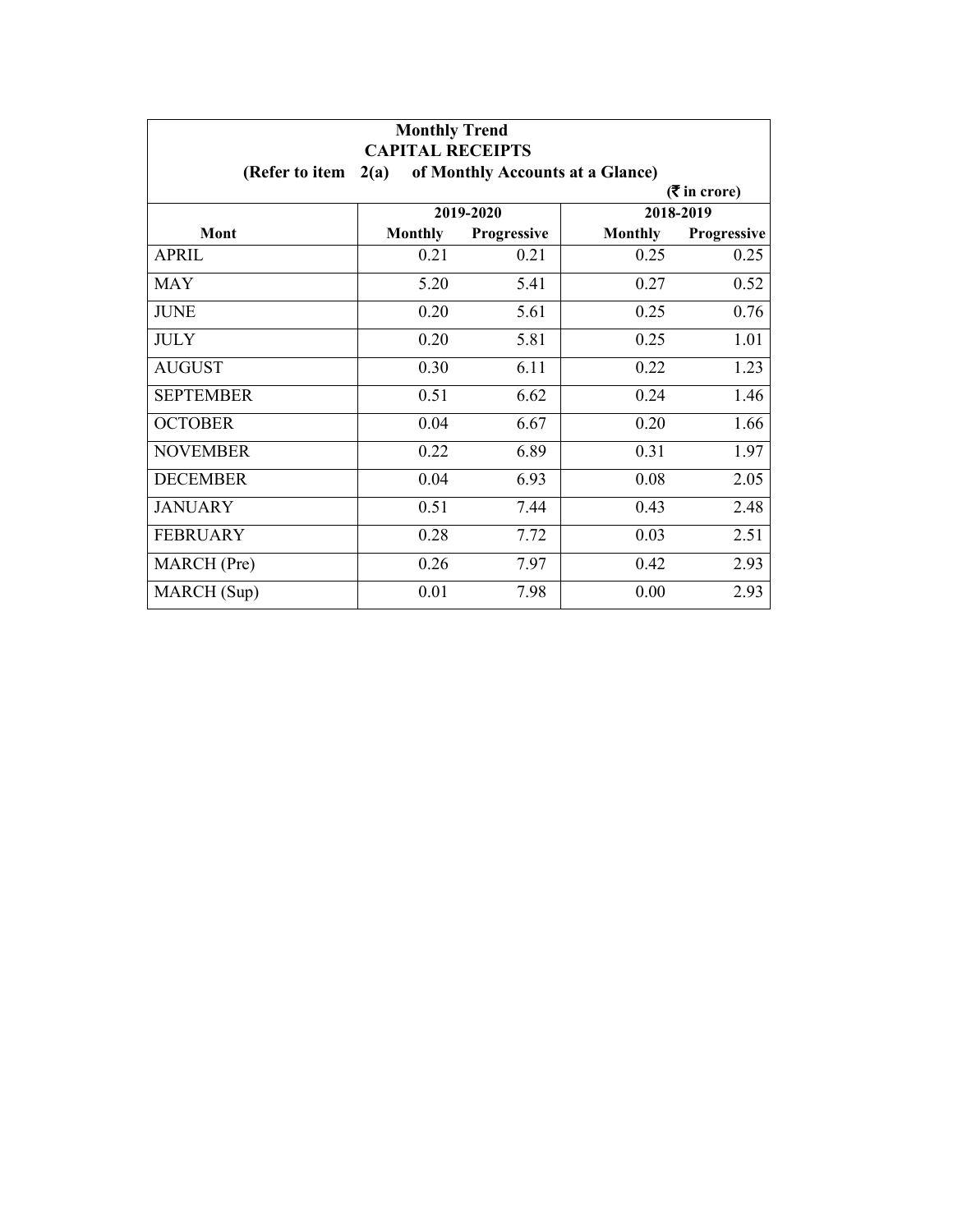| <b>Monthly Trend</b><br><b>CAPITAL RECEIPTS</b> |                |             |                                  |                             |
|-------------------------------------------------|----------------|-------------|----------------------------------|-----------------------------|
| (Refer to item                                  | 2(b)           |             | of Monthly Accounts at a Glance) |                             |
|                                                 |                |             |                                  | $(3\overline{5})$ in crore) |
|                                                 |                | 2019-2020   |                                  | 2018-2019                   |
| Mont                                            | <b>Monthly</b> | Progressive | <b>Monthly</b>                   | Progressive                 |
| APRIL                                           | 0.00           | 0.00        | 0.00                             | 0.00                        |
| <b>MAY</b>                                      | 0.00           | 0.00        | 0.00                             | 0.00                        |
| <b>JUNE</b>                                     | 0.00           | 0.00        | 0.00                             | 0.00                        |
| <b>JULY</b>                                     | 0.00           | 0.00        | 0.00                             | 0.00                        |
| <b>AUGUST</b>                                   | 0.00           | 0.00        | 0.00                             | 0.00                        |
| <b>SEPTEMBER</b>                                | 0.00           | 0.00        | 0.00                             | 0.00                        |
| <b>OCTOBER</b>                                  | 0.00           | 0.00        | 0.00                             | 0.00                        |
| <b>NOVEMBER</b>                                 | 0.00           | 0.00        | 0.00                             | 0.00                        |
| <b>DECEMBER</b>                                 | 0.00           | 0.00        | 0.00                             | 0.00                        |
| <b>JANUARY</b>                                  | 0.00           | 0.00        | 0.00                             | 0.00                        |
| <b>FEBRUARY</b>                                 | 0.00           | 0.00        | 0.00                             | 0.00                        |
| MARCH (Pre)                                     | 0.00           | 0.00        | 0.00                             | 0.00                        |
| MARCH (Sup)                                     | 0.00           | 0.00        | 0.00                             | 0.00                        |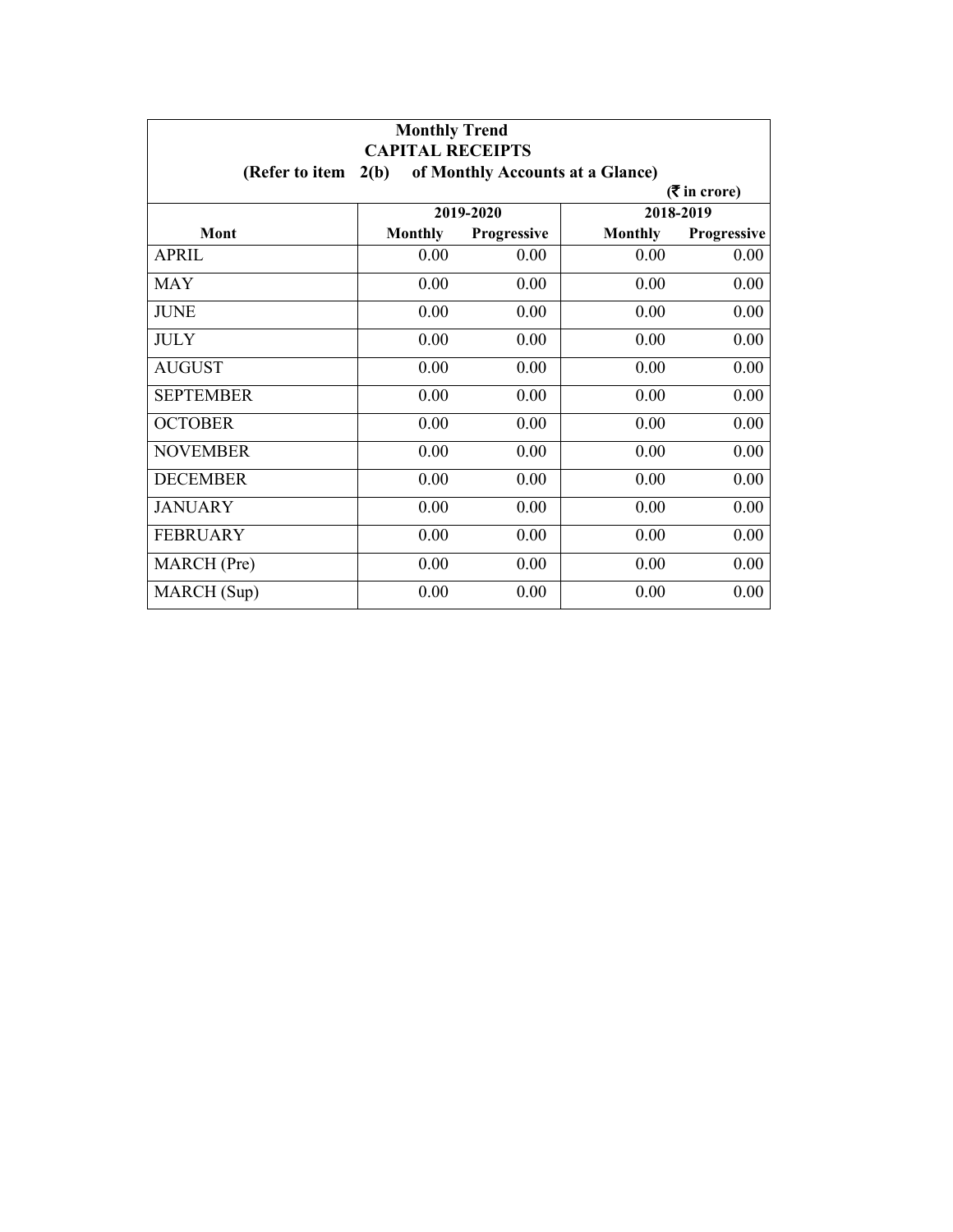| <b>Monthly Trend</b><br><b>CAPITAL RECEIPTS</b> |                                          |             |                |             |  |  |
|-------------------------------------------------|------------------------------------------|-------------|----------------|-------------|--|--|
| (Refer to item                                  | of Monthly Accounts at a Glance)<br>2(c) |             |                |             |  |  |
|                                                 | $($ ₹ in crore)                          |             |                |             |  |  |
|                                                 |                                          | 2019-2020   |                | 2018-2019   |  |  |
| Mont                                            | <b>Monthly</b>                           | Progressive | <b>Monthly</b> | Progressive |  |  |
| APRIL                                           | 0.00                                     | 0.00        | $-10,83.11$    | $-10,83.11$ |  |  |
| <b>MAY</b>                                      | $-11,82.81$                              | $-29,73.68$ | $-21,38.39$    | $-32,21.50$ |  |  |
| <b>JUNE</b>                                     | $-66.93$                                 | $-30,40.61$ | 5,86.65        | $-26,34.85$ |  |  |
| <b>JULY</b>                                     | 23,32.62                                 | $-7,07.99$  | 13,46.55       | $-12,88.30$ |  |  |
| <b>AUGUST</b>                                   | 21,34.73                                 | 14,26.74    | 7,14.18        | $-5,74.12$  |  |  |
| <b>SEPTEMBER</b>                                | 21,63.19                                 | 35,89.93    | 4,29.17        | $-1,44.95$  |  |  |
| <b>OCTOBER</b>                                  | $-4,57.07$                               | 31,32.86    | 5,74.00        | 4,29.05     |  |  |
| <b>NOVEMBER</b>                                 | 7,42.05                                  | 38,74.91    | $-30,03.72$    | $-25,74.67$ |  |  |
| <b>DECEMBER</b>                                 | 10,27.35                                 | 49,02.26    | $-17,82.30$    | $-43,56.97$ |  |  |
| <b>JANUARY</b>                                  | 32,22.31                                 | 99,15.44    | 22,07.56       | $-21,49.41$ |  |  |
| <b>FEBRUARY</b>                                 | 2,53.16                                  | 1,01,68.60  | $-23,58.74$    | $-45,08.15$ |  |  |
| MARCH (Pre)                                     | 55,32.38                                 | 1,57,00.98  | 1,13,61.26     | 68,53.11    |  |  |
| MARCH (Sup)                                     | $-8,04.37$                               | 1,48,96.61  | $-16,52.86$    | 52,00.25    |  |  |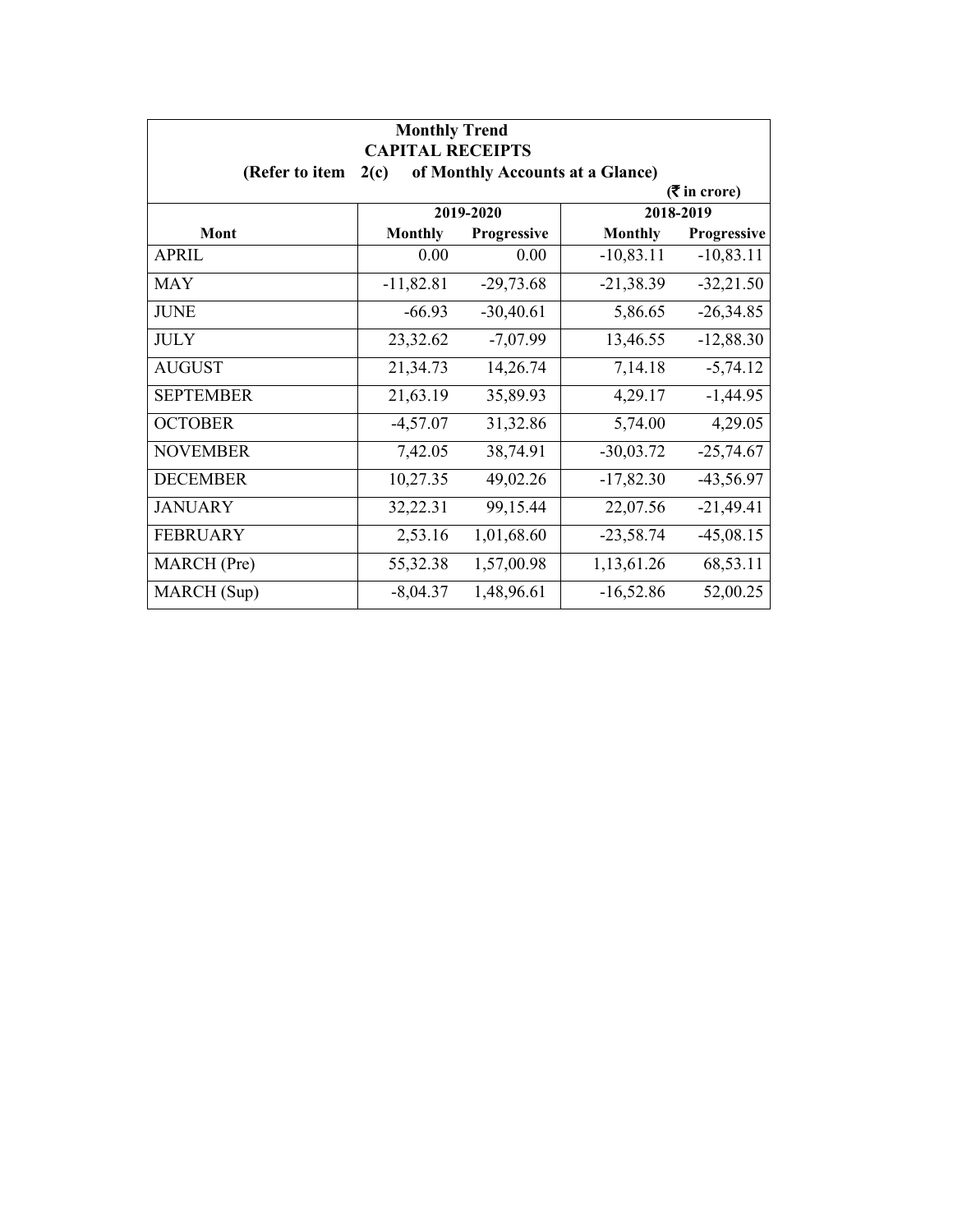| <b>Monthly Trend</b><br><b>REVENUE EXPENDITURE</b> |                |             |                                  |                             |
|----------------------------------------------------|----------------|-------------|----------------------------------|-----------------------------|
| (Refer to item                                     | 4(a)           |             | of Monthly Accounts at a Glance) |                             |
|                                                    |                |             |                                  | $(3\overline{5})$ in crore) |
|                                                    |                | 2019-2020   |                                  | 2018-2019                   |
| <b>Mont</b>                                        | <b>Monthly</b> | Progressive | <b>Monthly</b>                   | Progressive                 |
| APRIL                                              | 74.88          | 74.88       | 36.70                            | 36.70                       |
| <b>MAY</b>                                         | 6,53.75        | 7,28.63     | 3.73                             | 40.43                       |
| <b>JUNE</b>                                        | 3,84.73        | 11,13.36    | 6,45.22                          | 6,85.65                     |
| <b>JULY</b>                                        | 15,32.55       | 26,46.91    | 11,00.05                         | 17,85.69                    |
| <b>AUGUST</b>                                      | 17,01.31       | 43,47.22    | 6,83.38                          | 24,69.08                    |
| <b>SEPTEMBER</b>                                   | 16,38.07       | 59,85.29    | 10,84.11                         | 35,53.19                    |
| <b>OCTOBER</b>                                     | 12,21.70       | 72,06.99    | 6,70.13                          | 42,23.31                    |
| <b>NOVEMBER</b>                                    | 17,08.00       | 89,14.99    | 13,38.00                         | 55,61.32                    |
| <b>DECEMBER</b>                                    | 8,91.64        | 98,06.63    | 13,45.33                         | 69,06.65                    |
| <b>JANUARY</b>                                     | 22,88.41       | 1,20,95.04  | 16,05.25                         | 85,11.90                    |
| <b>FEBRUARY</b>                                    | 20,97.96       | 1,41,93.00  | 6,46.61                          | 91,58.50                    |
| MARCH (Pre)                                        | 88,77.90       | 2,30,70.90  | 81,80.32                         | 1,73,38.82                  |
| MARCH (Sup)                                        | 2,32.71        | 2,33,03.61  | 15.06                            | 1,73,53.87                  |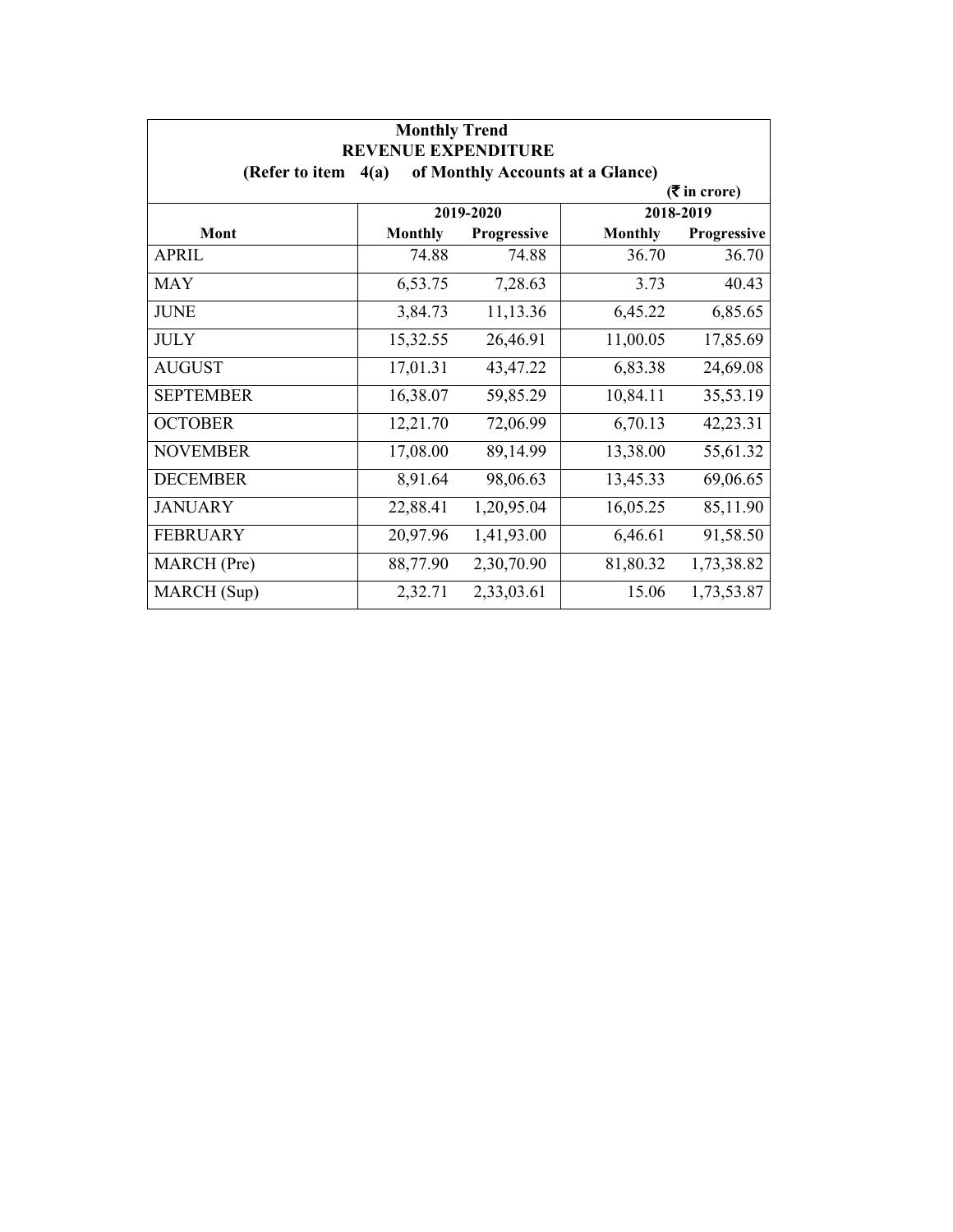| <b>Monthly Trend</b><br><b>REVENUE EXPENDITURE</b> |                |             |                                  |                 |
|----------------------------------------------------|----------------|-------------|----------------------------------|-----------------|
| (Refer to item $4(b)$                              |                |             | of Monthly Accounts at a Glance) |                 |
|                                                    |                |             |                                  | $($ ₹ in crore) |
|                                                    |                | 2019-2020   |                                  | 2018-2019       |
| Mont                                               | <b>Monthly</b> | Progressive | <b>Monthly</b>                   | Progressive     |
| <b>APRIL</b>                                       | 1,89.70        | 1,89.70     | 1,32.01                          | 1,32.01         |
| <b>MAY</b>                                         | 1,61.37        | 3,51.08     | 1,47.01                          | 2,79.02         |
| <b>JUNE</b>                                        | 2,77.42        | 6,28.50     | 2,41.50                          | 5,20.51         |
| <b>JULY</b>                                        | 2,41.00        | 8,69.50     | 1,45.38                          | 6,65.90         |
| <b>AUGUST</b>                                      | 4,57.94        | 13,27.44    | 3,54.68                          | 10,20.58        |
| <b>SEPTEMBER</b>                                   | 3,66.99        | 16,94.43    | 3,65.01                          | 13,85.58        |
| <b>OCTOBER</b>                                     | 1,95.89        | 18,90.32    | 2,08.20                          | 15,93.79        |
| <b>NOVEMBER</b>                                    | 1,85.42        | 20,75.74    | 0.00                             | 15,93.79        |
| <b>DECEMBER</b>                                    | 2,28.22        | 23,03.96    | 3,51.01                          | 19,44.80        |
| <b>JANUARY</b>                                     | 2,97.93        | 26,01.89    | 2,49.71                          | 21,94.51        |
| <b>FEBRUARY</b>                                    | 24,25.60       | 50,27.49    | 4,35.49                          | 26,30.00        |
| MARCH (Pre)                                        | 4,30.99        | 54,58.48    | 29,27.75                         | 55,57.75        |
| MARCH (Sup)                                        | $-10,38.93$    | 44,19.55    | $-17,16.26$                      | 38,41.49        |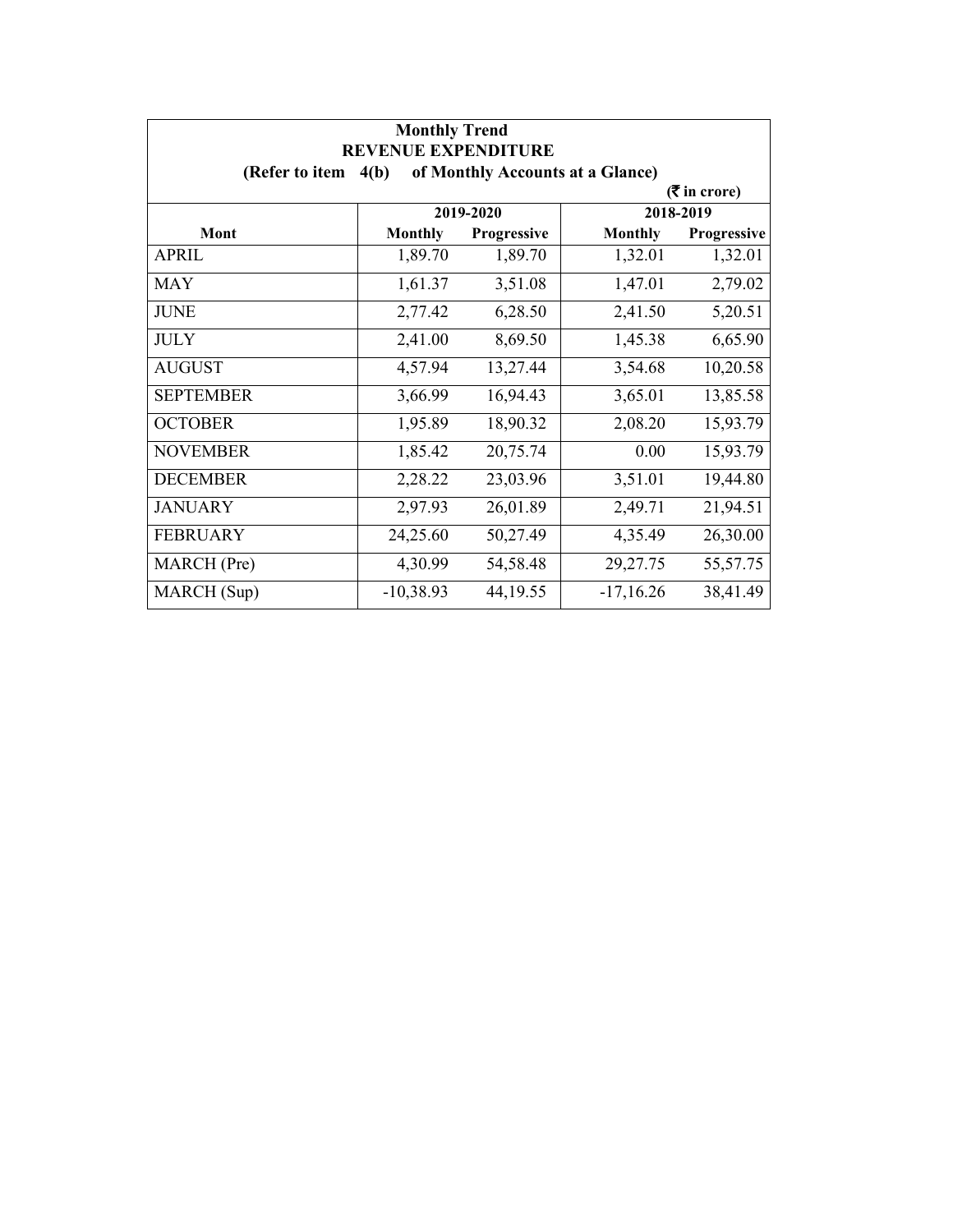| <b>Monthly Trend</b><br><b>REVENUE EXPENDITURE</b> |                |             |                                  |                 |
|----------------------------------------------------|----------------|-------------|----------------------------------|-----------------|
| (Refer to item                                     | 4(c)           |             | of Monthly Accounts at a Glance) |                 |
|                                                    |                |             |                                  | $($ ₹ in crore) |
|                                                    |                | 2019-2020   |                                  | 2018-2019       |
| <b>Mont</b>                                        | <b>Monthly</b> | Progressive | <b>Monthly</b>                   | Progressive     |
| <b>APRIL</b>                                       | 17,61.47       | 17,61.47    | 16,38.06                         | 16,38.06        |
| <b>MAY</b>                                         | 18,47.18       | 36,08.65    | 18,66.36                         | 35,04.41        |
| <b>JUNE</b>                                        | 19,06.75       | 55,15.41    | 23,14.55                         | 58,18.96        |
| <b>JULY</b>                                        | 22,22.49       | 77,37.89    | 18,37.62                         | 76,56.58        |
| <b>AUGUST</b>                                      | 24,05.10       | 1,01,42.99  | 16,18.33                         | 92,74.91        |
| <b>SEPTEMBER</b>                                   | 29,89.39       | 1,31,32.38  | 20,05.14                         | 1,12,80.05      |
| <b>OCTOBER</b>                                     | 10,12.97       | 1,41,45.35  | 17,54.23                         | 1,30,34.28      |
| <b>NOVEMBER</b>                                    | 24,46.99       | 1,65,92.34  | 20,94.83                         | 1,51,29.11      |
| <b>DECEMBER</b>                                    | 27,36.68       | 1,93,29.02  | 19,88.34                         | 1,71,17.45      |
| <b>JANUARY</b>                                     | 15,49.94       | 2,08,78.96  | 19,33.78                         | 1,90,51.23      |
| <b>FEBRUARY</b>                                    | 16,08.35       | 2,24,87.31  | 13,62.23                         | 2,04,13.46      |
| MARCH (Pre)                                        | 49,42.69       | 2,74,30.00  | 61,99.64                         | 2,66,13.10      |
| MARCH (Sup)                                        | 7.04           | 2,74,37.04  | $-0.01$                          | 2,66,13.09      |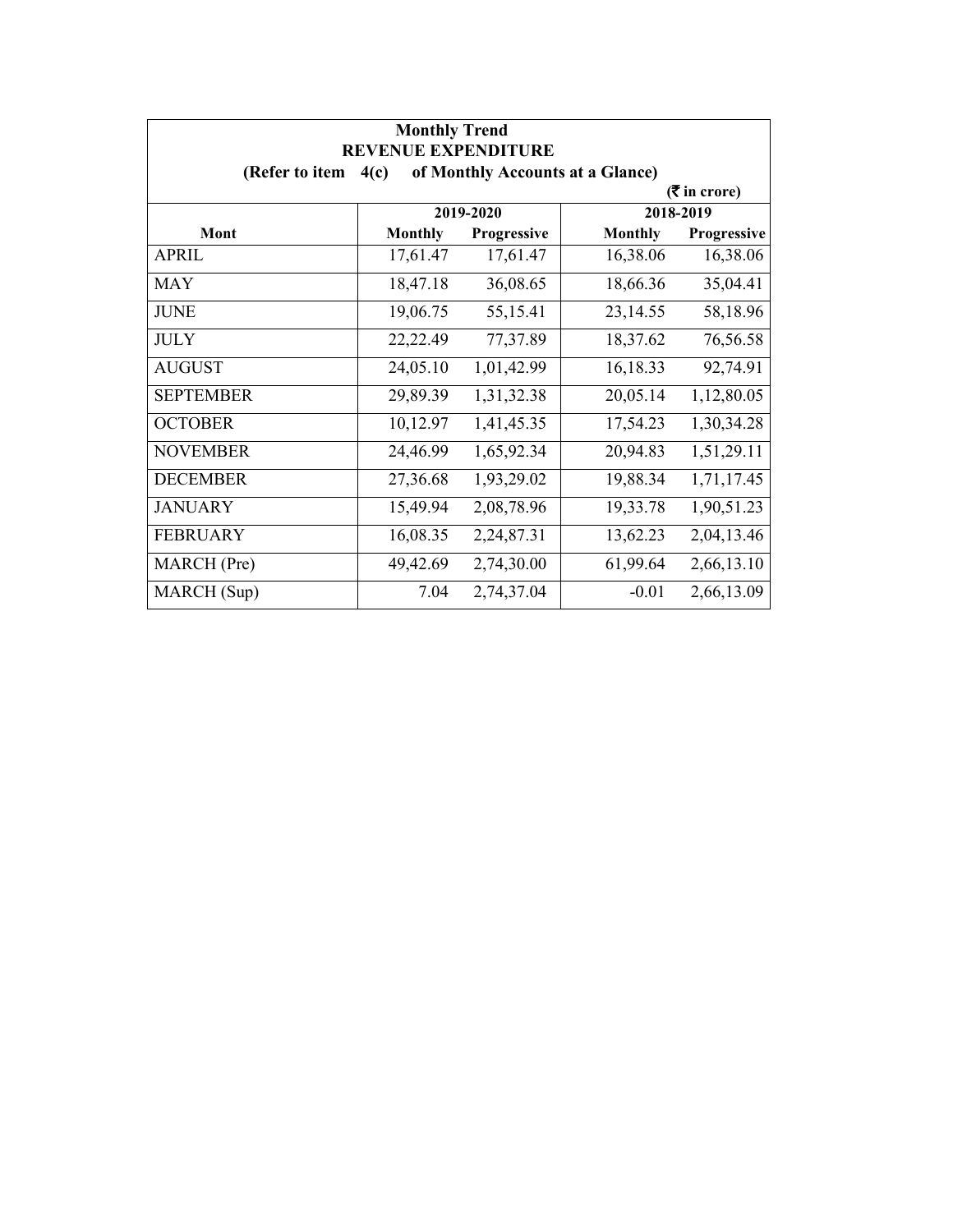| <b>Monthly Trend</b><br><b>REVENUE EXPENDITURE</b> |                |             |                                  |                             |
|----------------------------------------------------|----------------|-------------|----------------------------------|-----------------------------|
| (Refer to item $4(d)$                              |                |             | of Monthly Accounts at a Glance) |                             |
|                                                    |                |             |                                  | $(3\overline{5})$ in crore) |
|                                                    |                | 2019-2020   |                                  | 2018-2019                   |
| Mont                                               | <b>Monthly</b> | Progressive | <b>Monthly</b>                   | Progressive                 |
| APRIL                                              | 8,72.64        | 8,72.64     | 8,46.60                          | 8,46.60                     |
| <b>MAY</b>                                         | 6,56.98        | 15,29.61    | 7,07.89                          | 15,54.48                    |
| <b>JUNE</b>                                        | 5,21.41        | 20,51.02    | 7,75.43                          | 23,29.91                    |
| <b>JULY</b>                                        | 6,90.60        | 27,41.62    | 8,00.26                          | 31,30.17                    |
| <b>AUGUST</b>                                      | 6,46.87        | 33,88.49    | 5,93.89                          | 37,24.06                    |
| <b>SEPTEMBER</b>                                   | 13,65.63       | 47,54.12    | 6,30.23                          | 43,54.29                    |
| <b>OCTOBER</b>                                     | 73.54          | 48,27.66    | 5,05.44                          | 48,59.73                    |
| <b>NOVEMBER</b>                                    | 5,99.84        | 54,27.50    | 5,94.46                          | 54,54.19                    |
| <b>DECEMBER</b>                                    | 2,04.60        | 56,32.10    | 5,08.91                          | 59,63.10                    |
| <b>JANUARY</b>                                     | 10,41.46       | 66,73.56    | 6,52.70                          | 66,15.80                    |
| <b>FEBRUARY</b>                                    | 3.55           | 66,77.11    | 4,94.70                          | 71,10.50                    |
| MARCH (Pre)                                        | 29,64.50       | 96,41.61    | 10,29.23                         | 81,39.73                    |
| MARCH (Sup)                                        | 0.00           | 96,41.61    | 3.30                             | 81,43.03                    |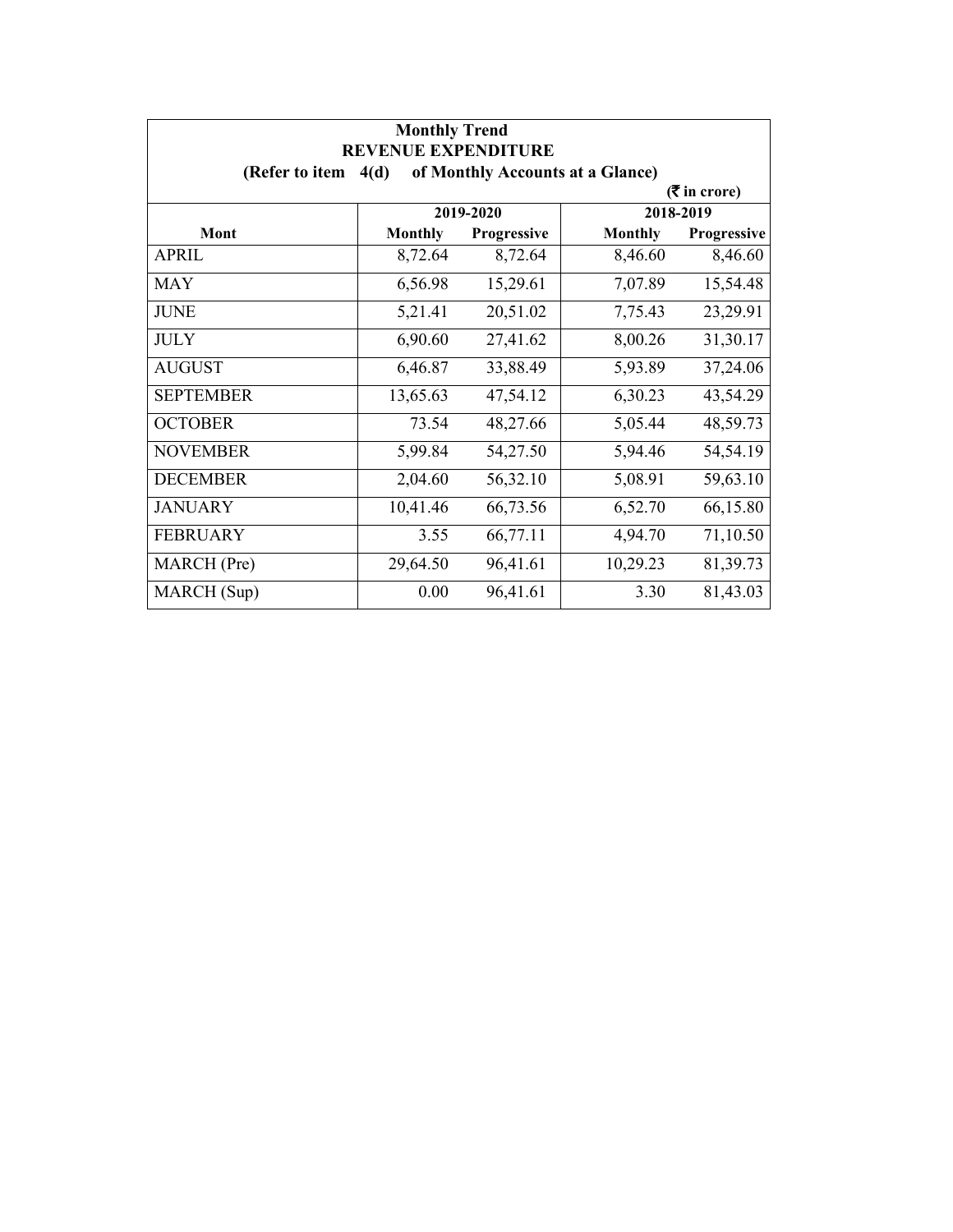| <b>Monthly Trend</b> |                                                                        |                    |                |                    |  |
|----------------------|------------------------------------------------------------------------|--------------------|----------------|--------------------|--|
| (Refer to item       | <b>REVENUE EXPENDITURE</b><br>of Monthly Accounts at a Glance)<br>4(e) |                    |                |                    |  |
|                      |                                                                        |                    |                | $($ ₹ in crore)    |  |
|                      |                                                                        | 2019-2020          |                | 2018-2019          |  |
| Mont                 | <b>Monthly</b>                                                         | <b>Progressive</b> | <b>Monthly</b> | <b>Progressive</b> |  |
| <b>APRIL</b>         | 0.00                                                                   | 0.00               | 0.00           | 0.00               |  |
| <b>MAY</b>           | 0.00                                                                   | 0.00               | 0.00           | 0.00               |  |
| <b>JUNE</b>          | 0.00                                                                   | 0.00               | 0.00           | 0.00               |  |
| <b>JULY</b>          | 93.88                                                                  | 93.88              | 2,63.50        | 2,63.50            |  |
| <b>AUGUST</b>        | 5,19.81                                                                | 6,13.69            | 0.00           | 2,63.50            |  |
| <b>SEPTEMBER</b>     | 0.00                                                                   | 6,13.69            | 17.76          | 2,81.26            |  |
| <b>OCTOBER</b>       | 0.00                                                                   | 6,13.69            | 0.00           | 2,81.26            |  |
| <b>NOVEMBER</b>      | 49.33                                                                  | 6,63.01            | 7.73           | 2,88.99            |  |
| <b>DECEMBER</b>      | 68.27                                                                  | 7,31.28            | 65.13          | 3,54.12            |  |
| <b>JANUARY</b>       | 0.00                                                                   | 7,31.28            | 6,06.66        | 9,60.78            |  |
| <b>FEBRUARY</b>      | 10.27                                                                  | 7,41.56            | 23.42          | 9,84.20            |  |
| MARCH (Pre)          | 2,54.59                                                                | 9,96.15            | 3,39.60        | 13,23.80           |  |
| MARCH (Sup)          | 0.00                                                                   | 9,96.15            | 0.00           | 13,23.80           |  |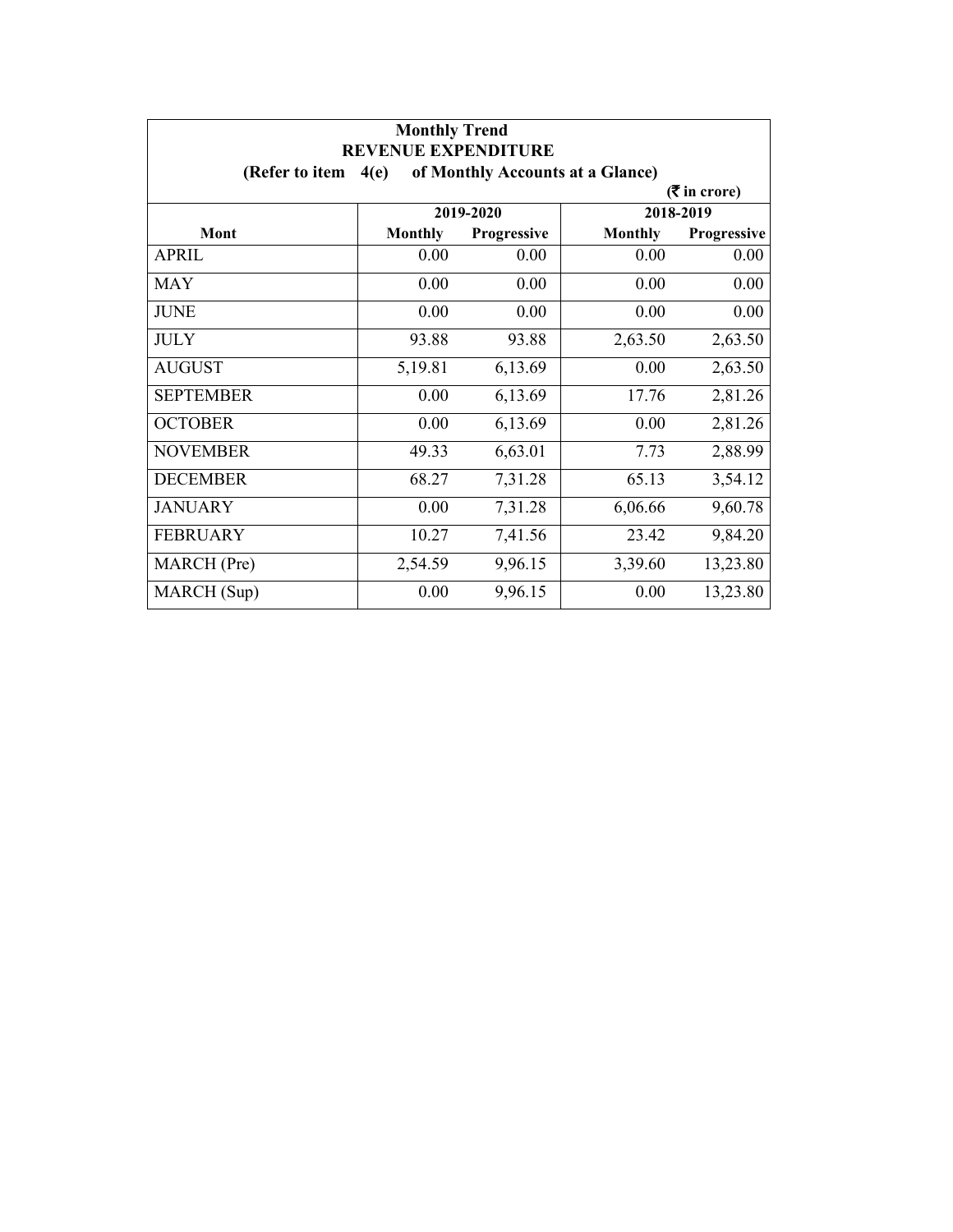| <b>Monthly Trend</b><br><b>CAPITAL EXPENDITURE</b><br>of Monthly Accounts at a Glance)<br>(Refer to item<br>5(a) |                |             |                |             |  |  |  |
|------------------------------------------------------------------------------------------------------------------|----------------|-------------|----------------|-------------|--|--|--|
|                                                                                                                  |                |             |                |             |  |  |  |
|                                                                                                                  | 2019-2020      |             | 2018-2019      |             |  |  |  |
| Mont                                                                                                             | <b>Monthly</b> | Progressive | <b>Monthly</b> | Progressive |  |  |  |
| APRIL                                                                                                            | 0.95           | 0.95        | 77.73          | 77.73       |  |  |  |
| <b>MAY</b>                                                                                                       | 2,42.05        | 2,43.01     | 55.41          | 1,33.14     |  |  |  |
| <b>JUNE</b>                                                                                                      | 9,31.47        | 11,74.47    | 1,49.70        | 2,82.84     |  |  |  |
| <b>JULY</b>                                                                                                      | 5,89.78        | 17,64.26    | 6,43.98        | 9,26.83     |  |  |  |
| <b>AUGUST</b>                                                                                                    | 3,24.65        | 20,88.91    | 5,12.01        | 14,38.84    |  |  |  |
| <b>SEPTEMBER</b>                                                                                                 | 10,89.55       | 31,78.45    | 7,21.64        | 21,60.48    |  |  |  |
| <b>OCTOBER</b>                                                                                                   | 8,25.35        | 40,03.80    | 8,97.72        | 30,58.20    |  |  |  |
| <b>NOVEMBER</b>                                                                                                  | 4,82.62        | 44,86.42    | 2,28.97        | 32,87.17    |  |  |  |
| <b>DECEMBER</b>                                                                                                  | 13,64.62       | 58,51.04    | 3,45.97        | 36, 33. 13  |  |  |  |
| <b>JANUARY</b>                                                                                                   | 16,76.38       | 75,27.42    | 25,50.57       | 61,83.70    |  |  |  |
| <b>FEBRUARY</b>                                                                                                  | 12,34.81       | 87,62.22    | 5,62.33        | 67,46.04    |  |  |  |
| MARCH (Pre)                                                                                                      | 43,94.37       | 1,31,56.60  | 42,87.59       | 1,10,33.62  |  |  |  |
| MARCH (Sup)                                                                                                      | 28.96          | 1,31,85.56  | 0.35           | 1,10,33.97  |  |  |  |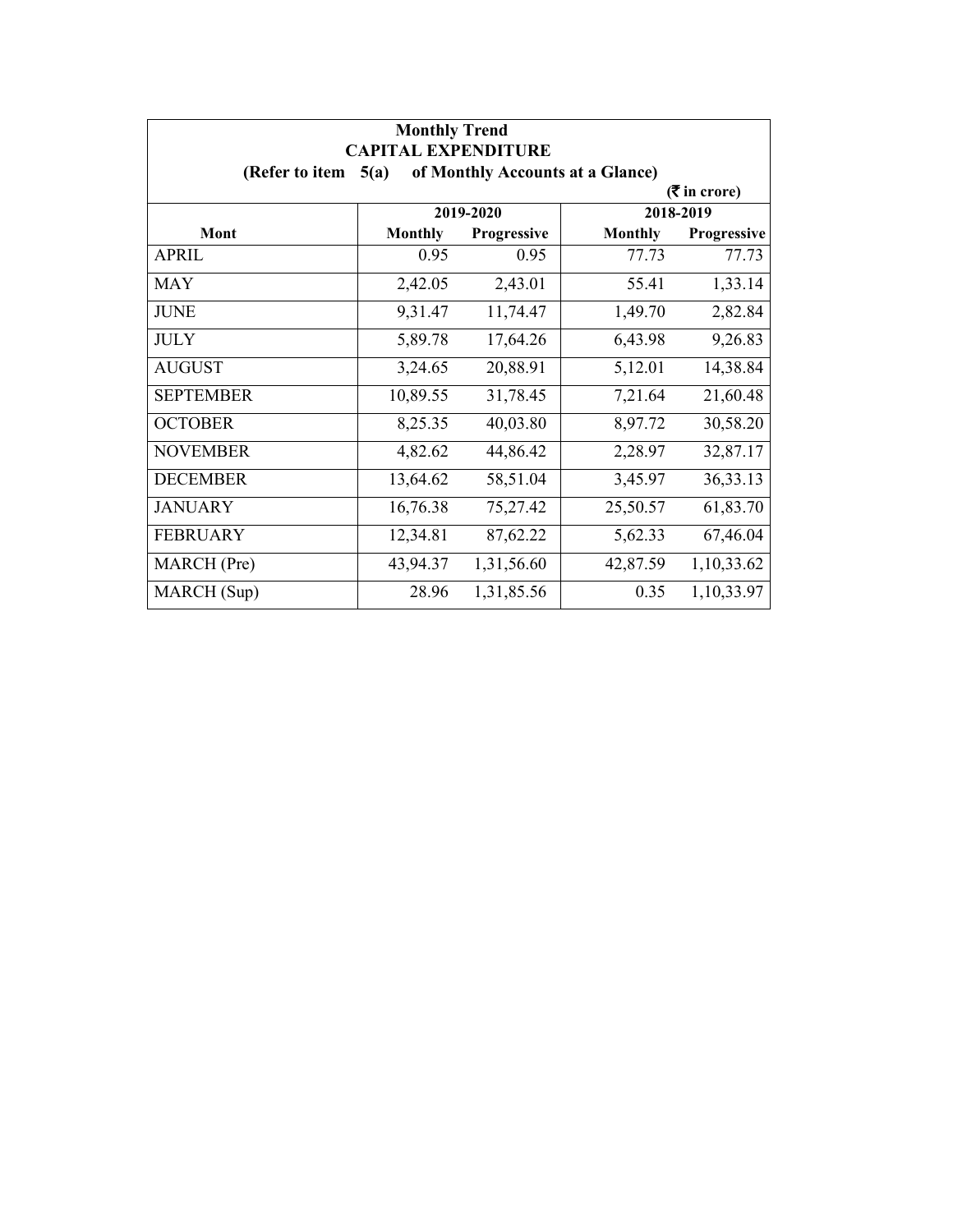| <b>Monthly Trend</b><br><b>CAPITAL EXPENDITURE</b>          |                |                    |                |                    |  |  |  |
|-------------------------------------------------------------|----------------|--------------------|----------------|--------------------|--|--|--|
| of Monthly Accounts at a Glance)<br>(Refer to item $5(b)$ ) |                |                    |                |                    |  |  |  |
| $($ ₹ in crore)                                             |                |                    |                |                    |  |  |  |
|                                                             | 2019-2020      |                    | 2018-2019      |                    |  |  |  |
| Mont                                                        | <b>Monthly</b> | <b>Progressive</b> | <b>Monthly</b> | <b>Progressive</b> |  |  |  |
| <b>APRIL</b>                                                | 0.00           | 0.00               | 0.01           | 0.00               |  |  |  |
| MAY                                                         | 0.00           | 0.00               | 0.00           | 0.01               |  |  |  |
| <b>JUNE</b>                                                 | 0.01           | 0.01               | 0.00           | 0.01               |  |  |  |
| <b>JULY</b>                                                 | 0.00           | 0.01               | 0.00           | 0.02               |  |  |  |
| <b>AUGUST</b>                                               | 0.00           | 0.01               | 0.00           | 0.02               |  |  |  |
| <b>SEPTEMBER</b>                                            | 0.00           | 0.01               | 0.01           | 0.02               |  |  |  |
| <b>OCTOBER</b>                                              | 0.00           | 0.01               | 0.00           | 0.03               |  |  |  |
| <b>NOVEMBER</b>                                             | 0.00           | 0.01               | 0.00           | 0.04               |  |  |  |
| <b>DECEMBER</b>                                             | 0.00           | 0.01               | 0.00           | 0.04               |  |  |  |
| <b>JANUARY</b>                                              | 0.00           | 0.01               | 0.00           | 0.05               |  |  |  |
| <b>FEBRUARY</b>                                             | 0.00           | 0.01               | 0.00           | 0.05               |  |  |  |
| MARCH (Pre)                                                 | 0.00           | 0.01               | 0.00           | 0.11               |  |  |  |
| MARCH (Sup)                                                 | 0.00           | 0.01               | 0.00           | 0.11               |  |  |  |